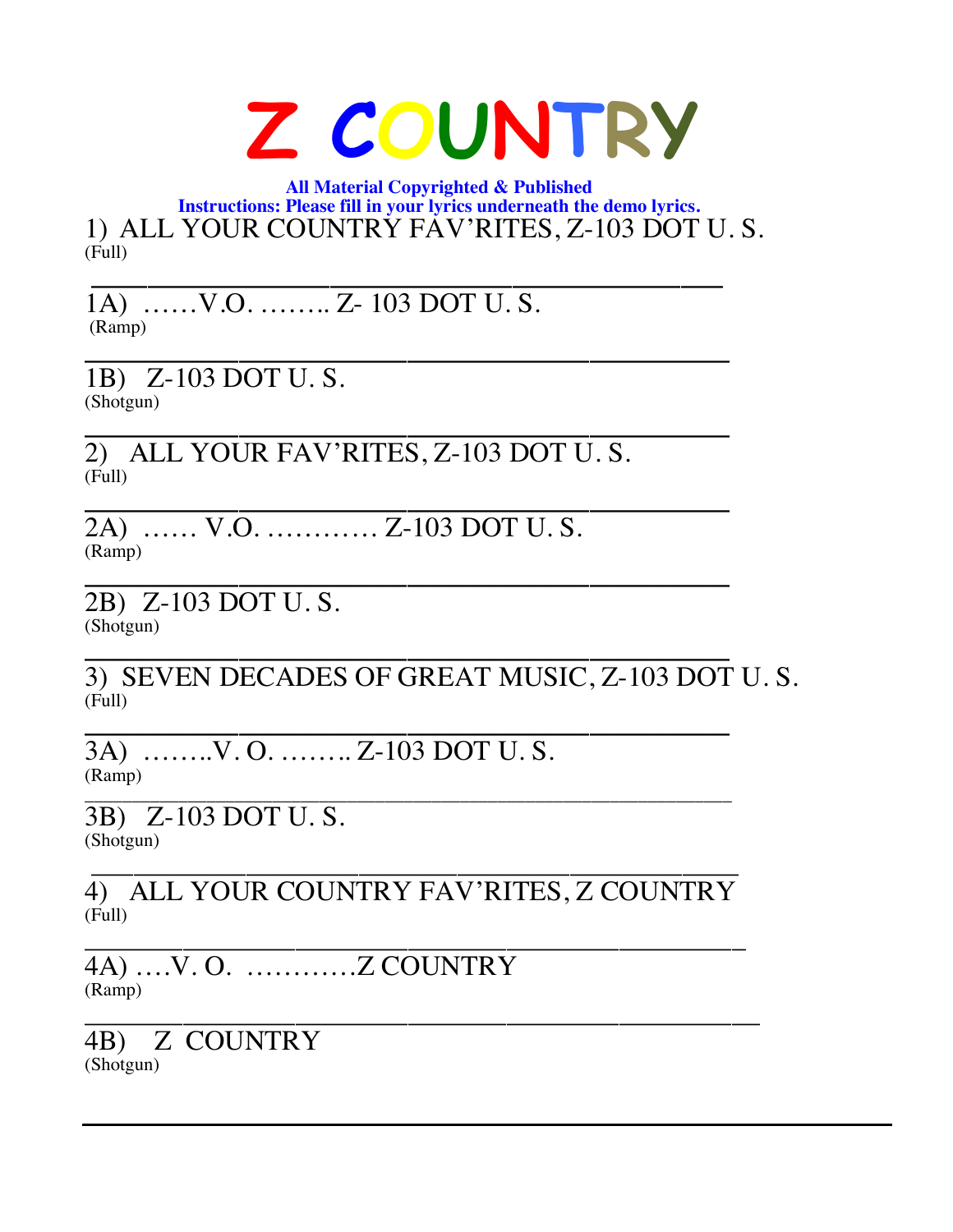## 5) SEVEN DECADES OF GREAT MUSIC, Z- 103 DOT U. S. HUNTINGTON'S, Z COUNTRY (Full)

## \_\_\_\_\_\_\_\_\_\_\_\_\_\_\_\_\_\_\_\_\_\_\_\_\_\_\_\_\_\_\_\_\_\_\_\_\_\_\_\_\_\_\_\_\_\_\_\_\_\_\_\_\_\_\_\_\_\_\_\_\_\_\_\_\_\_\_\_\_\_\_\_\_\_\_\_\_\_\_\_\_\_\_\_\_ 5A) ….…..V. O. ……. Z-103 DOT U. S. HUNTINGTON'S, Z **COUNTRY** (Ramp) \_\_\_\_\_\_\_\_\_\_\_\_\_\_\_\_\_\_\_\_\_\_\_\_\_\_\_\_\_\_\_\_\_\_\_\_\_\_\_\_\_\_\_\_\_\_\_\_\_\_\_\_\_\_\_\_\_

5B) Z-103 DOT U. S. HUNTINGTON'S, Z COUNTRY (Shotgun)

6) SEVENTY YEARS OF GREAT MUSIC, Z COUNTRY (Full)

6A) …… V. O. ……….. Z COUNTRY (Ramp)

\_\_\_\_\_\_\_\_\_\_\_\_\_\_\_\_\_\_\_\_\_\_\_\_\_\_\_\_\_\_\_\_\_\_\_\_\_\_\_\_\_\_\_\_\_\_\_\_\_\_\_\_\_\_\_\_\_\_\_\_\_\_\_\_\_\_\_\_\_\_\_\_\_\_\_\_\_\_\_\_\_\_\_\_\_ 6B) Z COUNTRY (Shotgun)

7) SEVEN DECADES OF GREAT MUSIC, Z COUNTRY (Full)

7A) ……V. O. ……….. Z COUNTRY (Ramp) \_\_\_\_\_\_\_\_\_\_\_\_\_\_\_\_\_\_\_\_\_\_\_\_\_\_\_\_\_\_\_\_\_\_\_\_\_\_\_\_\_\_\_\_\_\_\_\_\_\_\_\_\_\_\_\_\_\_\_\_\_\_\_\_

7B) Z COUNTRY (Shotgun)

8) SEVEN DECADES OF GREAT MUSIC, Z COUNTRY (Full)

8A) ….. V. O. ……… Z COUNTRY (Ramp) \_\_\_\_\_\_\_\_\_\_\_\_\_\_\_\_\_\_\_\_\_\_\_\_\_\_\_\_\_\_\_\_\_\_\_\_\_\_\_\_\_\_\_\_\_\_\_\_\_\_\_\_\_\_\_\_\_\_\_\_\_\_\_\_

8B) Z COUNTRY (Shotgun)

9) SEVEN DECADES OF GREAT MUSIC, Z COUNTRY (Z COUNTRY)…. (Top of Hour-Front)

9A SEVEN DECADES OF GREAT MUSIC, Z-103 DOT U. S. (Z COUNTRY) HUNTINGTON (Top of Hour-Tag-two punch)